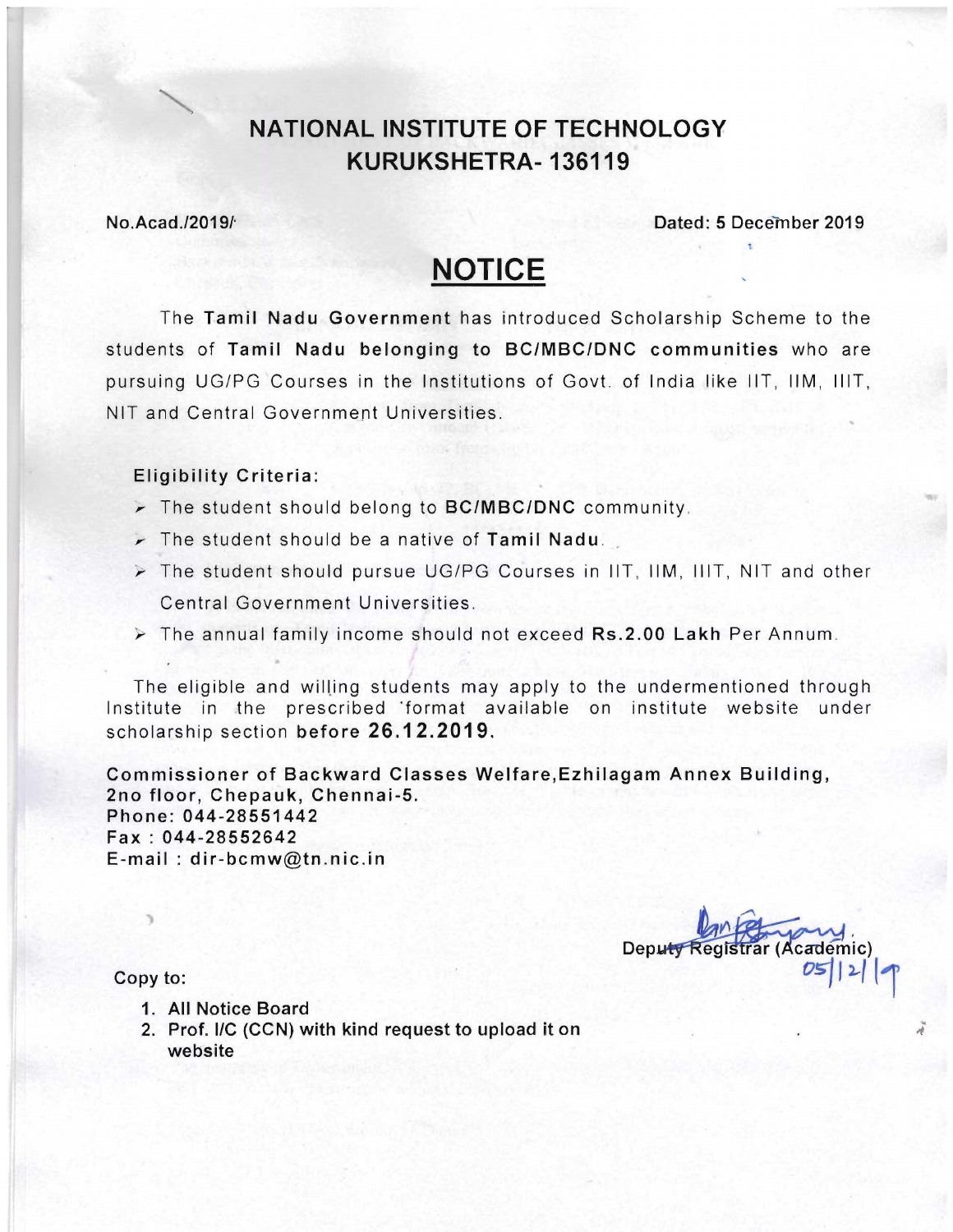#### Scholarship to the BC/MBC/DNC students pursuing UG/PG Courses

#### in the Institutions of Govt. of India (viz) IIT. IIM. IIIT. NIT and

### Central Govt Universities.

The Govt. of Tamil Nadu have issued orders to grant Scholarship to the students belonging to BC/MBC/DNC Communities who are pursuing UG/PG Courses in the Institutions of Govt. of India like IIT, IIM, IIIT, NIT and Central Govemment Universities. In the first instance, the Govemment have fixed the beneficiary limit to 100 students.

#### Conditions:

- l. The student should belons to BC/MBC/DNC
- 2. The student should be a native of Tamil Nadu.
- 3. The student should pursue UG/PG Courses in IIT, IIM, IIIT, NIT and other Central Government Universities.
- 4. The family annual income should not exceed Rs.2.00 Lakh Per Annum.

#### Scholarship Amount:

- l. The Govemment will reimburse to the students Scholarship amount comprising Tuition Fee, Special Fee, Exam Fee and other compulsory Fees as prescribed by the Institution or Rs.2.00 Lakh per year whichever is lesser.
- 2. The above scholarship amount will be reimbursed to the student every year for the entire duration of their UG/PG Courses.
- 3. If more no. of application are received, the eligible students will be shortlisted with respect to their marks secured in +2 public exams / U.G examinations.

The eligible and willing students may apply to the undermentioned through their Institutions in the prescribed format before 31.12.2019.

Commissioner of Backward Classes Welfare, Ezhilagam Annex Building,  $2^{nd}$  floor, Chepauk, Chennai-5. Phone: 044-28551442 Fax : 044-28552642 E-mail : dir-bcmw@tn.nic.in

> Sd/- M.Vallalar Commissioner of Backward Classes Welfare



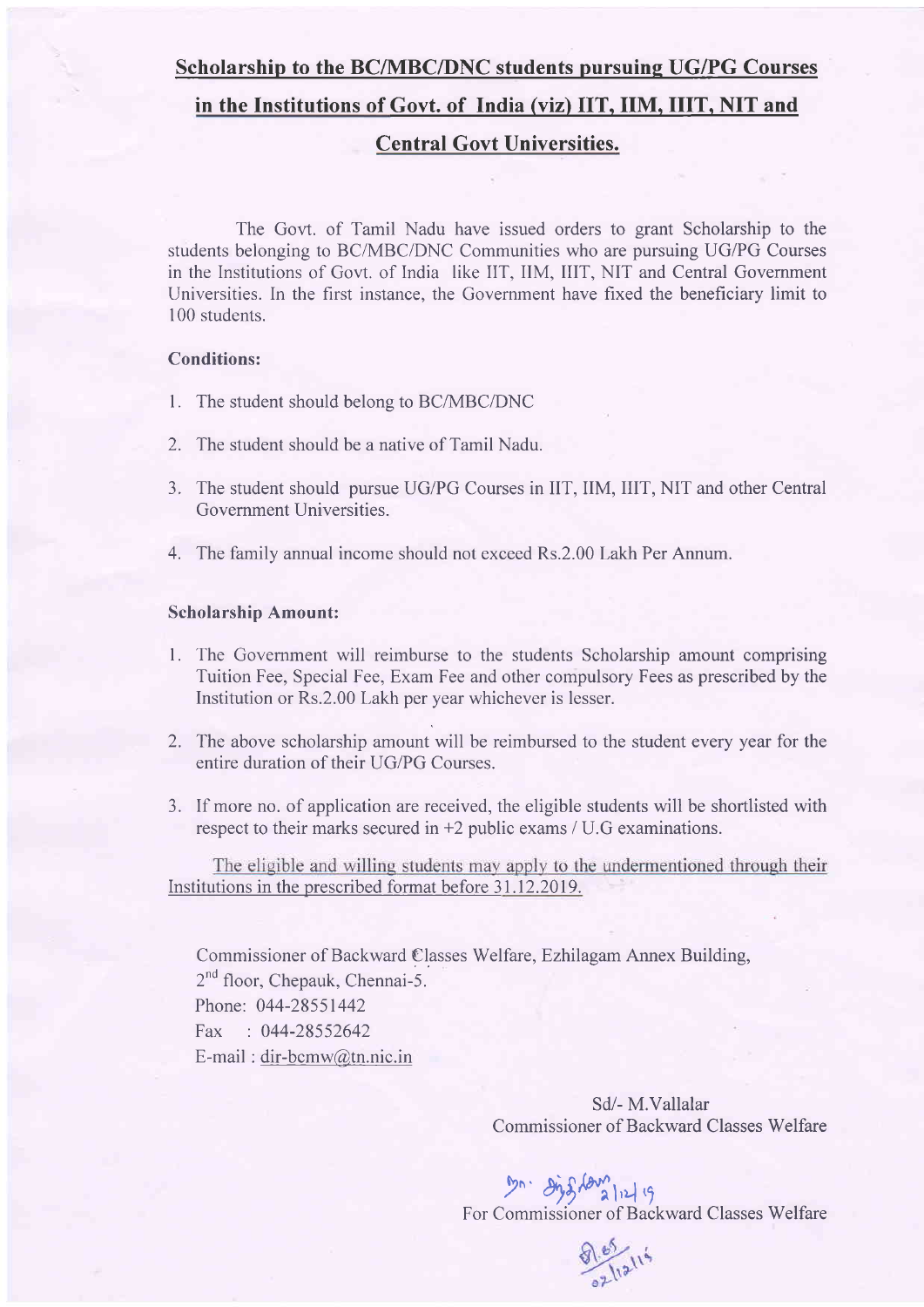# GOVERNMENT OF TAMILNADU

# DEPARTMENTS BACKWARD CLASSES / MOST BACKWARD CLASSES & DENOTIFIED CLASSES WELFARE

# SCHOLARSHIP FORM - FRESH

Passport size photo

| 1.  | Name of the Applicant                                            | $\ddot{\cdot}$       |           |
|-----|------------------------------------------------------------------|----------------------|-----------|
| 2.  | <b>Institute Name</b>                                            | $\ddot{\cdot}$       |           |
|     |                                                                  |                      |           |
| 3.  | Course                                                           | $\ddot{\cdot}$       |           |
| 4.  | Duration of the course                                           | $\ddot{\cdot}$       |           |
| 5.  | Year of Joining                                                  | $\ddot{\phantom{a}}$ |           |
| 6.  | Current batch year (I, II, III, IV)                              | $\ddot{\cdot}$       |           |
| 7.  | Student Reg.No.<br>(Given by Instituition)                       | $\ddot{\cdot}$       |           |
| 8.  | Academic Year                                                    | t                    | 2019-2020 |
| 9.  | Parent / Guardian Name                                           | $\ddot{\cdot}$       |           |
| 10. | Date of Birth (dd-mm-yyyy)                                       | $\ddot{\cdot}$       |           |
| 11. | Age                                                              | $\ddot{\cdot}$       |           |
| 12. | Gender: Male / Female / Third Gender                             | š                    |           |
| 13. | Religion<br>۴                                                    | $\vdots$             |           |
| 14. | Community: BC / MBC / DNC                                        | t                    |           |
| 15. | Caste<br>(Need to attach Community Certificate)                  | t                    |           |
| 16. | <b>Native District</b><br>(Need to attach Nativity certificate)  | Ť                    |           |
| 17. | Annual Family Income: Rs.<br>(Need to attach Income certificate) |                      |           |
| 18. | <b>Aadhaar Number</b><br>(Need to attach Xerox copy)             | ţ.                   |           |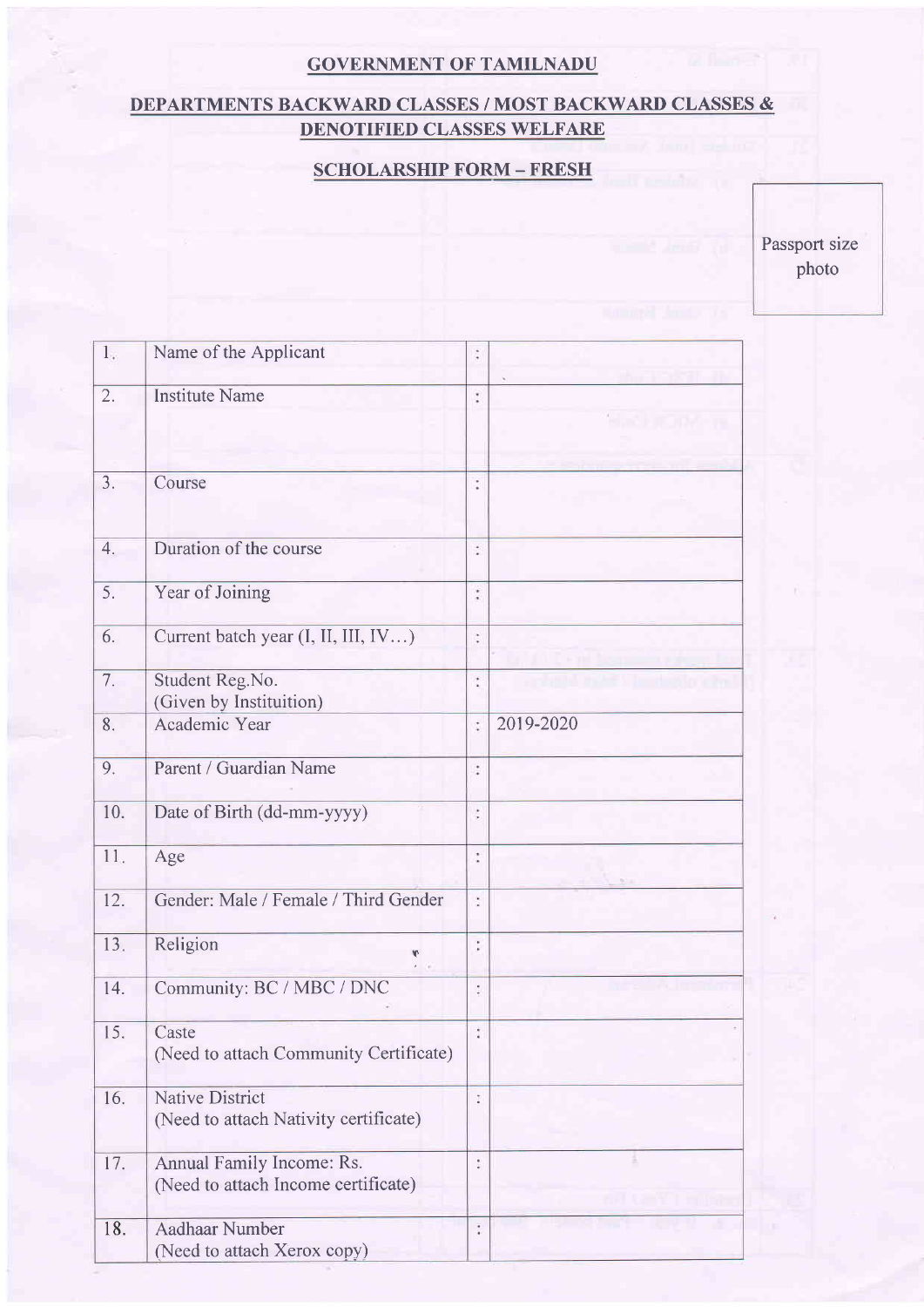| 19. | E-mail id                                                          | $\ddot{\cdot}$       |  |
|-----|--------------------------------------------------------------------|----------------------|--|
| 20. | Mobile No                                                          | $\ddot{\cdot}$       |  |
| 21. | <b>Student Bank Account Details</b>                                |                      |  |
|     |                                                                    | $\ddot{\cdot}$       |  |
|     | a) Student Bank Account No                                         | $\ddot{\cdot}$       |  |
|     | b) Bank Name                                                       | $\ddot{\phantom{a}}$ |  |
|     |                                                                    |                      |  |
|     | c) Bank Branch                                                     | $\ddot{\cdot}$       |  |
|     |                                                                    |                      |  |
|     | d) IFSC Code                                                       | ÷,                   |  |
|     | e) MICR Code                                                       | $\ddot{\cdot}$       |  |
| 22. | Address for correspondence                                         | $\ddot{\cdot}$       |  |
|     |                                                                    |                      |  |
|     |                                                                    |                      |  |
|     |                                                                    |                      |  |
|     |                                                                    |                      |  |
|     |                                                                    |                      |  |
| 23. | Total marks obtained in $+2$ / U.G<br>(Marks obtained / Max.Marks) | $\ddot{\cdot}$       |  |
|     |                                                                    |                      |  |
|     |                                                                    |                      |  |
|     |                                                                    |                      |  |
|     |                                                                    |                      |  |
|     |                                                                    |                      |  |
|     |                                                                    |                      |  |
|     |                                                                    |                      |  |
|     |                                                                    |                      |  |
| 24. | <b>Permanent Address</b>                                           | $\vdots$             |  |
|     |                                                                    |                      |  |
|     |                                                                    |                      |  |
|     |                                                                    |                      |  |
|     |                                                                    |                      |  |
|     |                                                                    |                      |  |
| 25. | Hosteller : Yes / No                                               | $\ddot{\cdot}$       |  |
|     | a. If yes, : Paid hostel / free hostel                             | Ŷ.                   |  |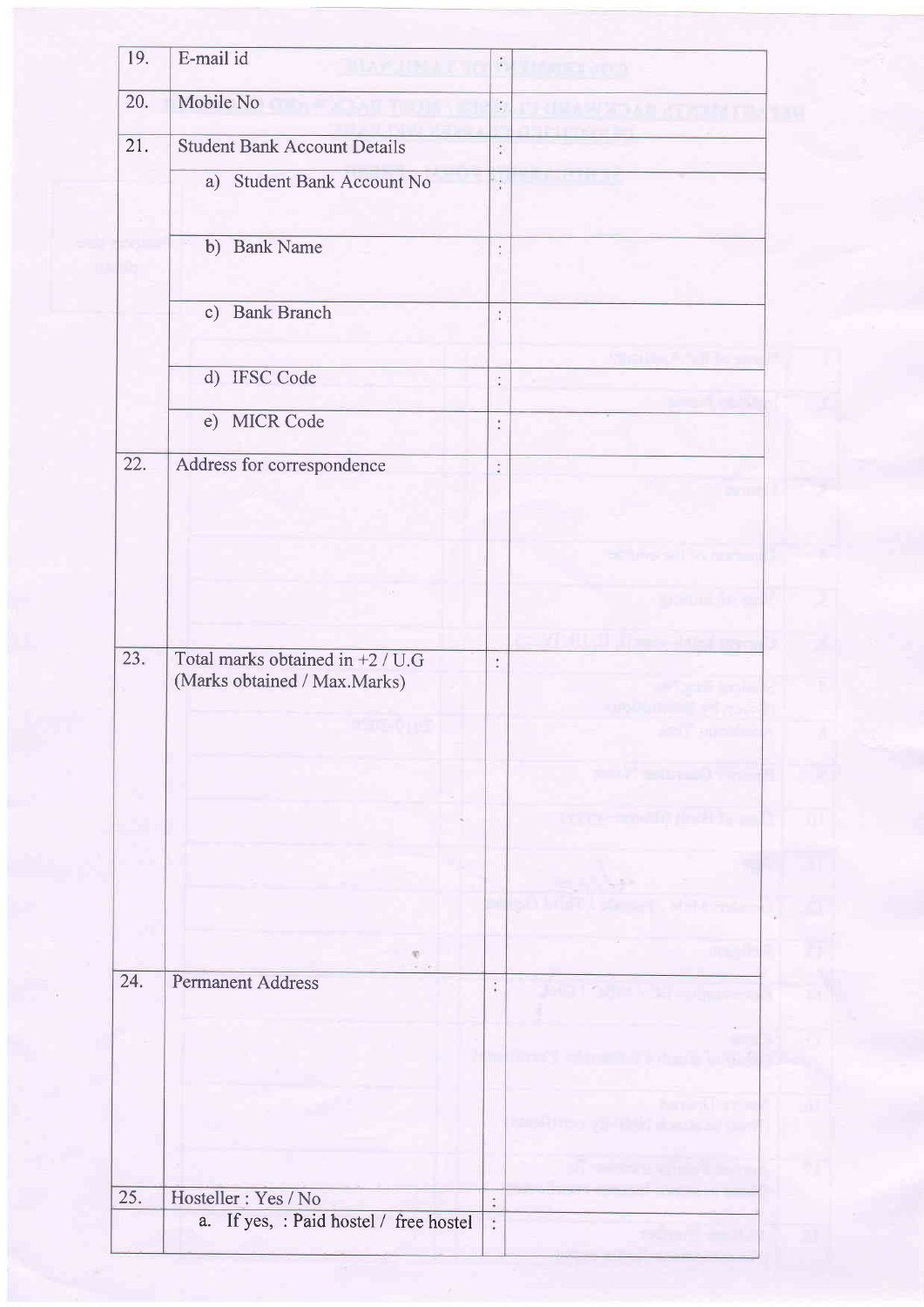|     | Hostel Name & Full address<br>b.                                                     |                     |                         |  |
|-----|--------------------------------------------------------------------------------------|---------------------|-------------------------|--|
|     |                                                                                      |                     |                         |  |
|     |                                                                                      |                     |                         |  |
|     |                                                                                      |                     |                         |  |
|     |                                                                                      |                     |                         |  |
|     |                                                                                      |                     |                         |  |
|     | Date of Joining<br>$\mathbf{c}$ .                                                    | ¥<br>٠              |                         |  |
|     | Date of leaving<br>d.                                                                | $\ddot{\ddot{i}}$   |                         |  |
|     | Amount paid for Hostel per<br>e.<br>month (Need to attach fees paid<br>receipt copy) | ţ.                  |                         |  |
| 26. | Fees paid by Individual for 2019-20                                                  | $\widetilde{\cdot}$ |                         |  |
|     | Tuition fees (Rs)<br>a)                                                              | $\ddot{\ddot{\ }}$  |                         |  |
|     | b) Special fees (Rs)                                                                 | í                   |                         |  |
|     | Exam fees (Rs)<br>c)                                                                 | $\ddot{\cdot}$      |                         |  |
|     | Other Compulsory fees (Rs)<br>$\mathbf{d}$                                           | $\ddot{\cdot}$      |                         |  |
|     | Total (Rs)<br>e)                                                                     |                     |                         |  |
| 27. | <b>Enclosed Documents (Copies) (Self</b><br>attested)                                |                     | Enclosed / Not enclosed |  |
|     | 1. Birth Certificate                                                                 | t                   |                         |  |
|     | 2. Community Certificate                                                             | $\ddot{\cdot}$      |                         |  |
|     | 3. Nativity Certificate                                                              | $\ddot{\cdot}$      |                         |  |
|     | 4. Income Certificate obtained.<br>after 01.04.2019                                  | ÷                   |                         |  |
|     | 5. Aadhaar Card                                                                      | $\ddot{\cdot}$      |                         |  |
|     | 6. ID Card issued by Institution                                                     | t                   |                         |  |
|     | 7. Bank pass book first page                                                         | $\ddot{\cdot}$      |                         |  |
|     | 8. Fees paid receipts                                                                | t                   |                         |  |
|     | 9. $+2$ / U.G mark certificates                                                      |                     |                         |  |